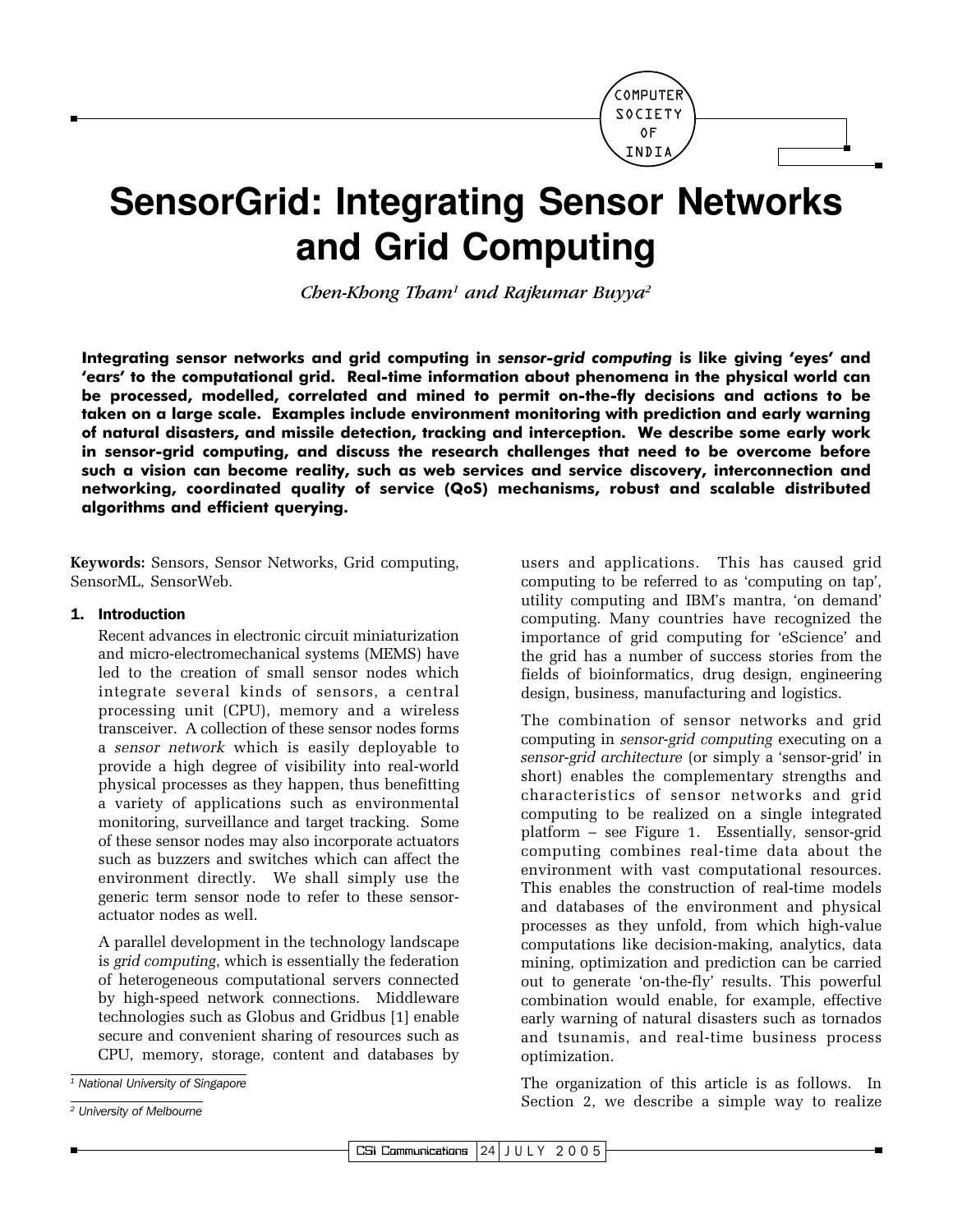

sensor-grid computing which we call the *centralized* approach. We then point out some of its weaknesses and describe a *distributed* approach. In Section 3, we describe two applications of distributed sensor-grid computing which we have implemented. In Section 4, the challenges and research issues related to sensor-grid computing are discussed. Finally, we conclude in Section 5.



Fig. 1 - Sensor-Grid Architecture integrating Sensor Networks and Grid Computing.

#### **Approaches to Sensor-Grid Computing** 2.

One simple way to achieve sensor-grid computing is to simply connect and interface sensors and sensor networks to the grid and let all computations take place there. The grid will then issue commands to the appropriate actuators. In this case, all that is needed are high-speed communication links between the sensor-actuator nodes and the grid. We refer to this as the centralized sensor-grid computing approach executing on a centralized sensor-grid architecture.

However, the centralized approach has several serious drawbacks. Firstly, it leads to excessive communications in the sensor network which rapidly depletes the batteries. It also does not take advantage of the in-network processing capability of sensor networks which permits simple processing and decision-making to be carried out close to the source of the sensed data. In the event of communication failure, such as when wireless communication in the sensor network is unavailable, e.g. due to jamming, the entire system becomes inoperational.

The more robust and efficient alternative is the decentralized or *distributed* sensor-grid computing approach which executes on a distributed sensorgrid architecture and alleviates most of the drawbacks of the centralized approach. The distributed sensor-grid computing approach involves processing and decision-making within the sensor network and at other levels of the sensor-grid architecture.

# 3. Implementations of Distributed Sensor-Grid **Computing**

Distributed information fusion and distributed decision-making are two applications that are wellsuited for distributed sensor-grid computing.

# 3.1 Distributed information fusion

Since the nodes in a sensor network are independently sensing the environment, this gives rise to a high degree of redundant information. However, due to the severely resource-constrained nature of sensor nodes, some of these readings may be inaccurate. Information fusion algorithms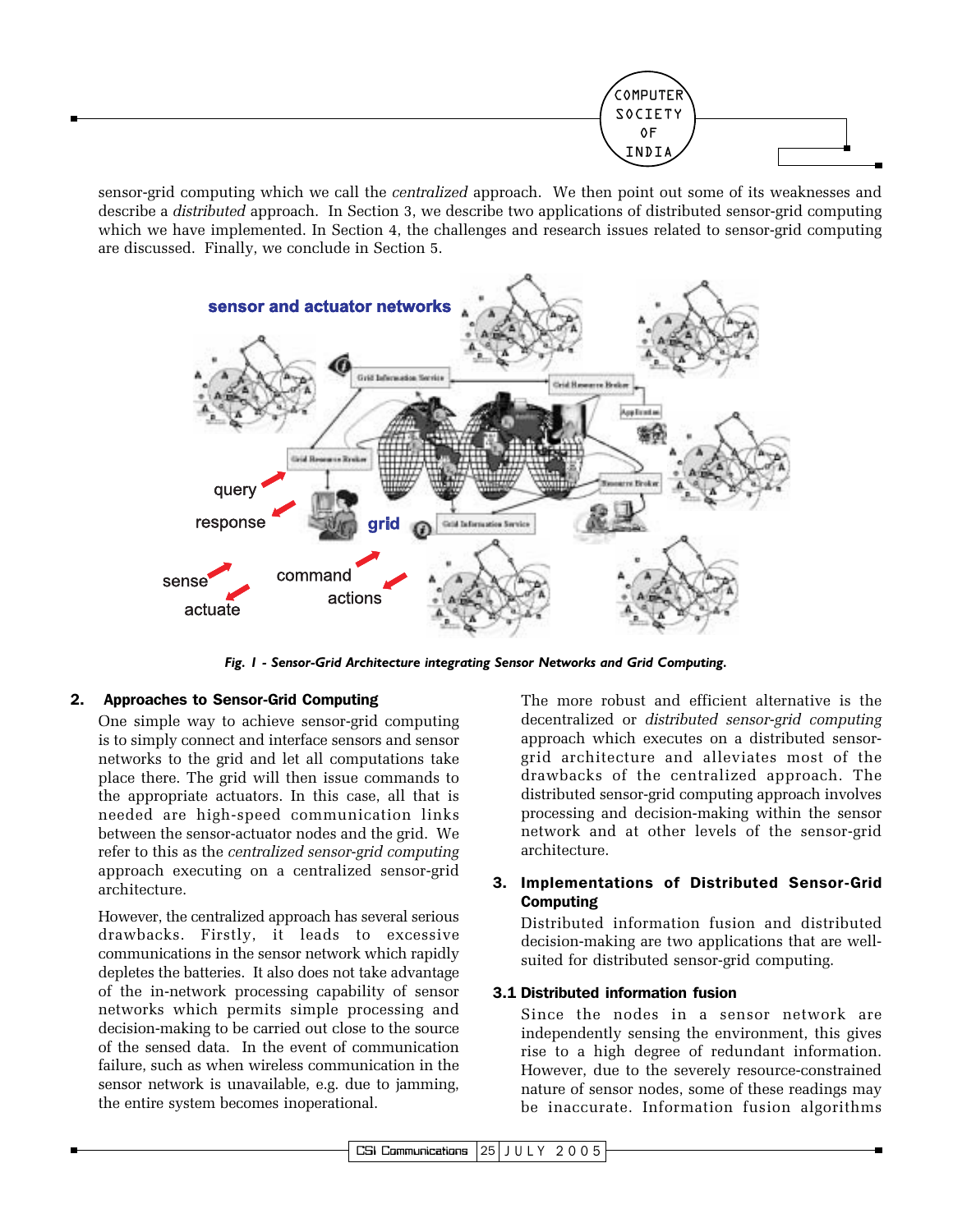

compute the most probable sensor readings and have been studied extensively over the years in the context of target detection and tracking.

We implemented a hierarchical decision fusion system comprising two levels of Crossbow motes (at the local or ground level), grid clients (at the regional level) and grid server nodes (at the global level) to detect and classify forest fires of varying degrees of severity, ranging from 'local fire', 'small forest fire' to 'large forest fire'. The local classifier in each sensor node is a Bayesian Maximum A Posteriori (MAP) classifier and the decision fusion algorithm described in Duarte and Hu [2] is implemented at the fusion centers. During operation, the decision fusion algorithm produces the final classification outcome based on the most frequent class label among the training samples which produced the same decision vector as the one encountered during operation. This decision fusion algorithm is robust and produces high classification accuracy in the final classification even in the presence of faulty or noisy sensors.

In an enhanced version of the above, two further levels in the form of Stargate and iPAQ cluster heads were added between the sensor nodes and grid client levels. The resulting system can be seen in Figure 2. The addition of these two levels enable more complex processing to be done close to the source of the sensor data and reduces the communication distances between the different levels, thus conserving power and improving the timeliness of the global classification.



Fig. 2 - Hierarchical decision fusion system on sensor-grid architecture.

#### 3.2 Distributed autonomous decision-making

There are many cases in which some response is needed from the sensor-grid system, but the best action to take in different situations or states is not known in advance. This can be determined through an adaptive learning process, such as the Markov Decision Process (MDP) or reinforcement learning (RL) [3] approach. MDP problems can be solved off-line using methods such as policy- or valueiteration, or on-line using RL or neuro-dynamic programming (NDP) methods.

A multi-level distributed autonomous decisionmaking system can be implemented on the hierarchical sensor-grid architecture shown in Figure 2. We implemented basic NDP agents in Crossbow motes at the local or ground level, and more complex NDP agents at grid server nodes at the core of the grid. Each NDP agent is able to act autonomously such that the entire sensor-grid remains responsive despite communication failures due to radio jamming, router faults etc.

#### 4. Research Issues

Sensor networks is a relatively recent field and there are many research issues pertaining to sensor networks such as energy management, coverage, localization, medium access control, routing and transport, security, as well as distributed algorithms for target tracking, information fusion, inference and optimization.

Grid computing has been in existence longer, but nevertheless, still has a number of research challenges such as fair and efficient resource (i.e. CPU, network, storage) allocation to achieve QoS and high resource utilization, workflow management, the development of grid and web services for ease of discovery and access of services on the grid, and security. Resource allocation itself involves a number of aspects such as scheduling at the grid and cluster or node-levels, Service Level Agreements (SLAs) and market-based mechanisms such as pricing.

Apart from the afore-mentioned research issues in sensor networks and grid computing, sensor-grid computing gives rise to additional research challenges, especially when it is used in missioncritical situations. These research challenges are: web services and service discovery which work across both sensor networks and the grid,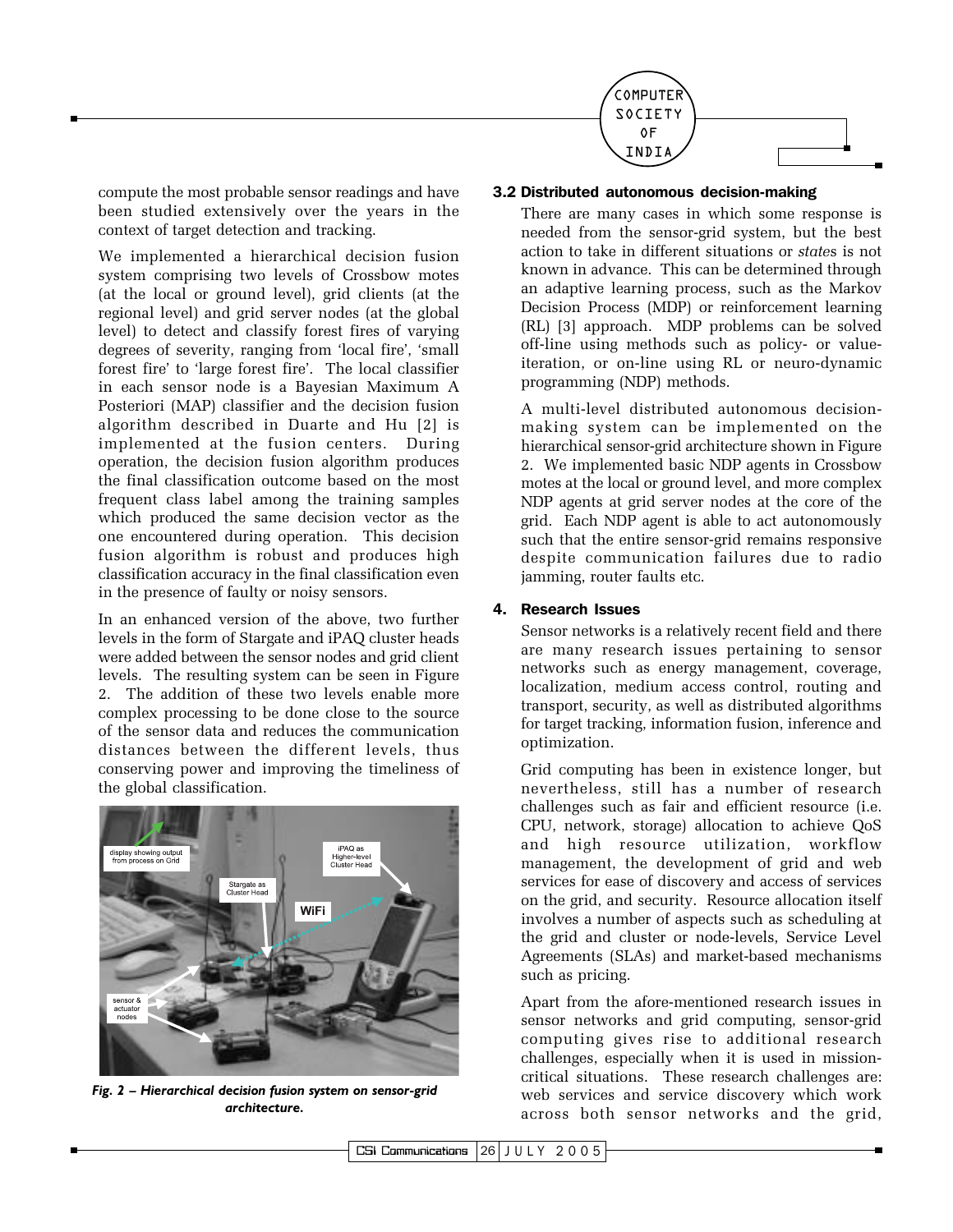

interconnection and networking, coordinated quality of service (QoS) mechanisms, robust and scalable distributed algorithms, and efficient querving. Each of these will be discussed in greater detail in the following sub-sections.

#### 4.1 Web services-based Sensor Networks and **Distributed Processing**

The Grid is rapidly advancing towards a utility computing paradigm and is increasingly based on web services standards. The Service-Oriented Architecture (SOA) approach has become a cornerstone in many recent grid efforts. It makes good sense to have an SOA-approach as it enables the discovery, access and sharing of the services, data, computational and communication resources in the grid by many different users.

Likewise, in sensor networks, it makes sense to share the sensor-actuator infrastructure among a number of different applications and users so that the environment is not swamped with an excessive number of sensor nodes, especially since these nodes are likely to interfere with one another when they communicate over the shared wireless medium and decrease the effectiveness of each node, and actuators may also take conflicting actions.

There has been some recent work on adopting

service-oriented architecture and web services approach to sensors and sensor networks. The OpenGeospatial Consortium's Sensor Model Language (SensorML) [6] standard provides the XML schema for defining the geometric, dynamic and observational characteristics of sensors. The purpose of SensorML is to:

- (1) provide general sensor information in support of data discovery,
- (2) support the processing and analysis of the sensor measurements,
- (3) support the geolocation of the measured data,
- (4) provide performance characteristics (e.g. accuracy, threshold, etc.), and
- (5) archive fundamental properties and assumptions regarding sensor.

SensorML provides a functional model for sensor, not necessarily a detailed description of hardware. It supports rigorous geolocation models, which can describe sensor parameters independent of platform and target, as well as mathematical models which can directly map between sensor and target space. SensorML can be applied to virtually any sensor. whether in-situ or remote sensors, and whether it is mounted on a stationary or dynamic platform.



Fig. 3 - Open SensorWeb Architecture.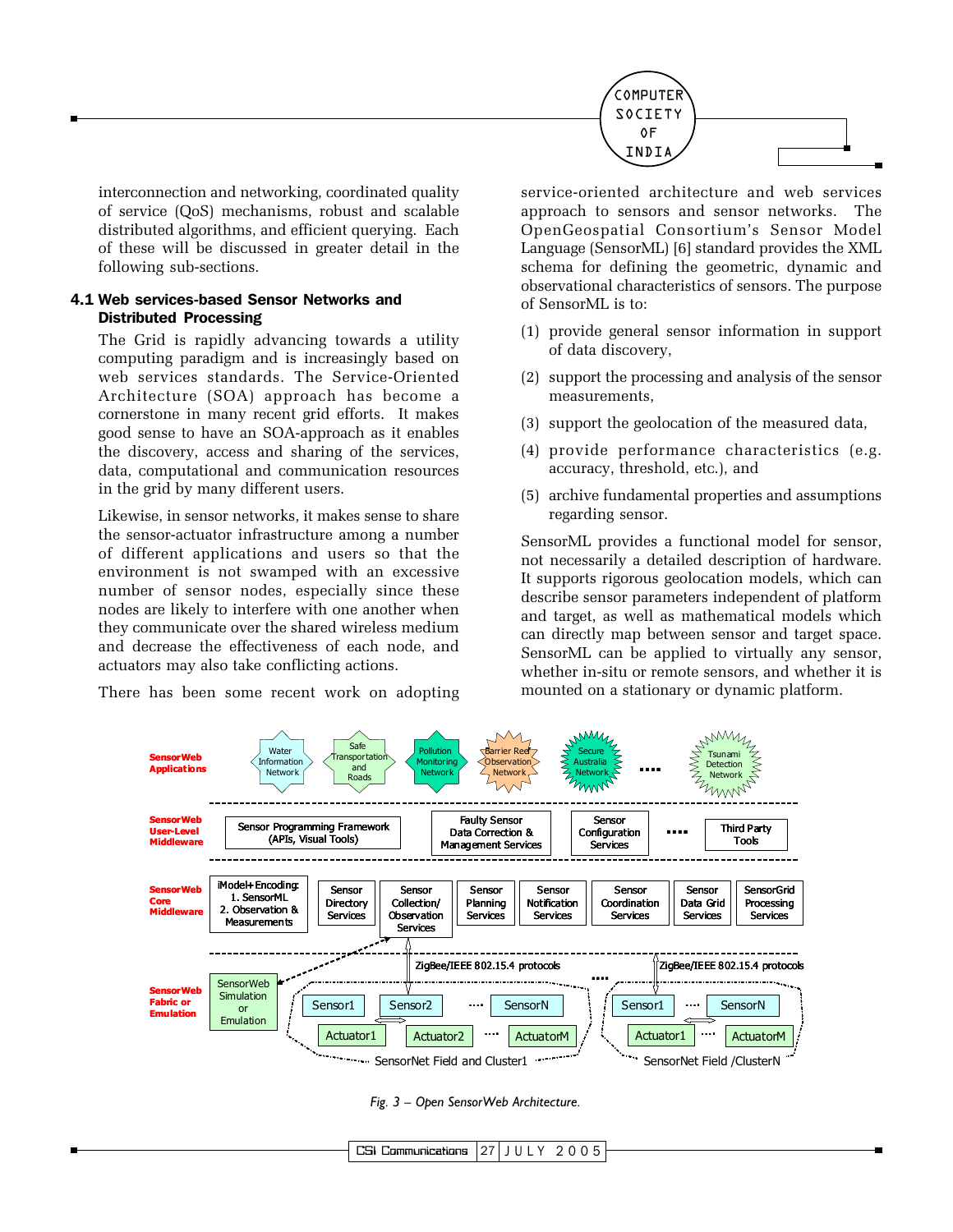

At NICTA/Melbourne University, there is an effort to develop a SensorML standard compliant software infrastructure for providing Web Services based access to and management of sensors. The project defines Open SensorWeb Architecture (OSWA) that provides a complete standards compliant platform for integration of sensor networks with emerging distributed computing platforms such as Grids. This integration brings out dual benefits: (i) sensor networks can off-load heavy processing activities to the Grid and (ii) Grid-based sensor applications can provide advance services for smart-sensing by deploving scenario-specific operators at runtime. The various components of OSWA are shown in Figure 3. Fundamental services are provided by lower-level components whereas components at higher-level provide tools for creation of applications and management of life-cycle of data captured through sensor networks.

The OSWA-based platform provides a number of sensor and actuation services, such as:

- sensor notification, collection and observation,
- data collection, aggregation and archiving,
- sensor coordination and data processing,
- faulty sensor data correction & management, and
- sensor configuration and directory services.

The project primarily aims to provide (a) an interactive development environment, (b) an open and standards-compliant SensorWeb application services middleware, and (c) a coordination language to support the development of sensor applications for various domains, including water observation networks, safe road transportation management systems, and Tsunami detection network for the early warning systems.

#### 4.2 Interconnection and networking

The communications and networking situations in sensor networks and grid computing are worlds apart. In sensor networks, the emphasis is on low power wireless communications which unfortunately has limited bandwidth and timevarying channel characteristics, while in grid computing, high-speed optical network interconnects are the norm. Thus, communications protocols for sensor-grids will have to be designed take into account this wide disparity.

ZigBee has emerged as one of the first standardsbased low power wireless communications technologies for sensor networks, and a machineto-machine (M2M) interface between ZigBee and GPRS has recently been announced, thus enabling sensor networks to be connected to the cellular network infrastructure. One other promising development is low-rate Ultra-Wide Band (UWB) wireless technology which has characteristics suitable for sensor networks, i.e. extremely low power consumption, reasonable communication range, and likely integration with UWB-based positioning technology.

# 4.3 Coordinated QoS in large distributed system

The timeliness and correctness of computations have been studied extensively in the real-time systems community, while performance guarantees in terms of delay, loss, jitter and throughput in communication networks and have also been studied extensively by the networking research community. We shall refer to these as applicationlevel and network-level QoS, respectively.

A number of QoS control mechanisms such as scheduling, admission control, buffer management and traffic regulation or shaping have been developed to achieve application-level and networklevel QoS. However, all these QoS mechanisms usually relate to a particular attribute such as delay or loss, or operate at a particular router or server in the system. In order to bring about the desired system-level outcome such as meeting an end-toend computational and communication delay requirement, these QoS mechanisms need to be coordinated instead of operating independently.

There are several methods to achieve coordinated QoS. For example, coordinated QoS can be viewed as a multi-agent Markov Decision Process (MDP) problem which can be solved using online stochastic optimal control techniques such as reinforcement learning (RL) [3] or neuro-dynamic programming (NDP). Tham et al [4] have shown that this technique can achieve end-to-end QoS in a multidomain DiffServ network with multiple resource managers in a cost effective manner.

# 4.4 Robust and scalable distributed algorithms

In Section 3, we described implementations of distributed information fusion and distributed autonomous decision-making algorithms on sensor-